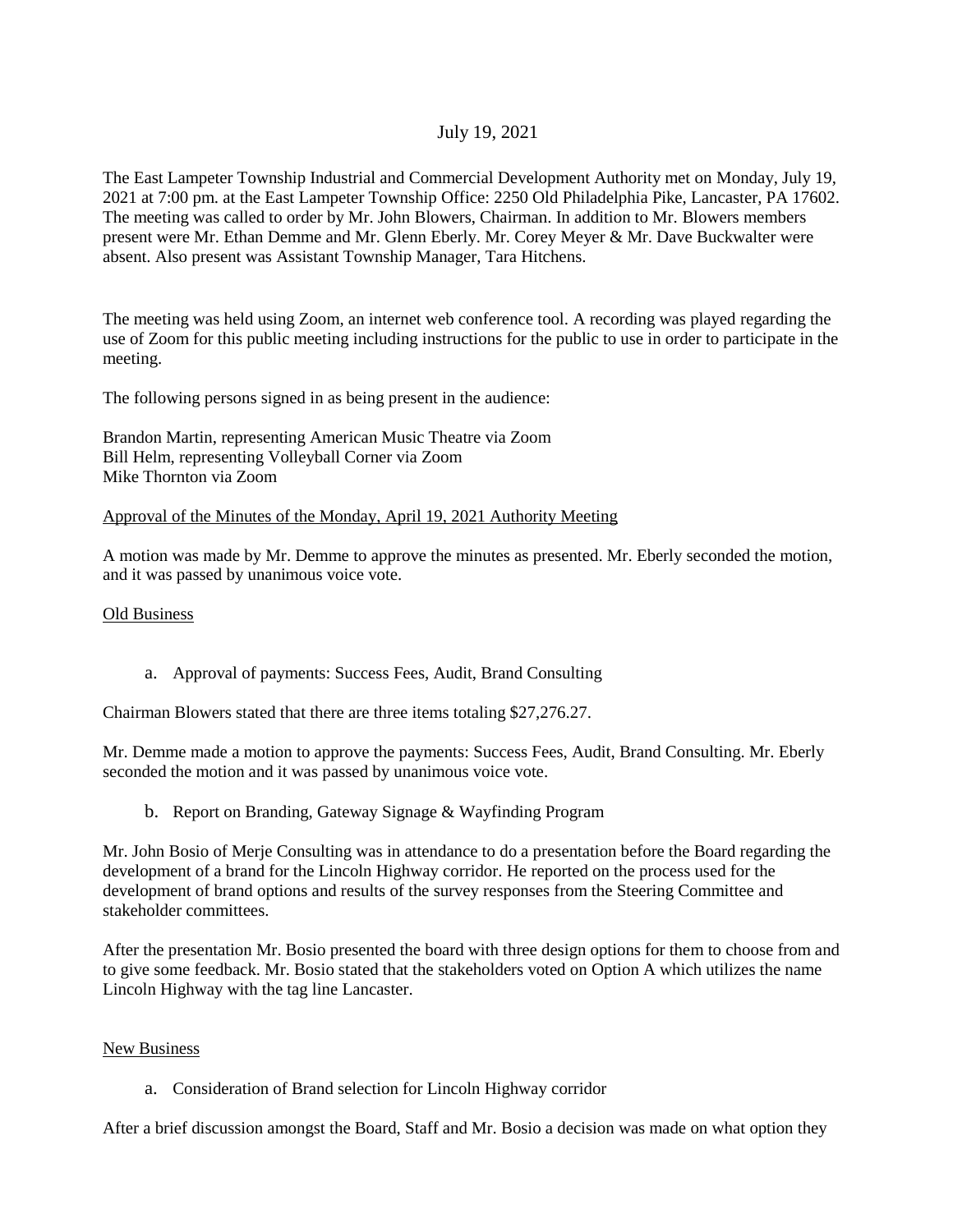thought would be best.

Mr. Eberly made a motion that Option A is the preferred brand selection. Mr. Demme seconded the motion and it was passed by unanimous voice vote.

## Public Comment

Mr. Bill Helm of Volleyball Corner was in attendance via zoom and he wanted to know what is the major driving force behind this. He wanted to know if this was to dress up the Lincoln Highway stretch is the idea to bring more people to the Lincoln Highway area?

Chairman Blowers stated that this is a corridor that has had several lives over the years and this newest life coming about in a time when economic corridors like this is a destination that needs and requires a personality, a common brand, a common theme. He stated that the Township is trying to market a diverse number of businesses, destinations and activities that need to come together under a single brand so that we as a community under the Industrial and Commercial Development Authority have an interest in marketing this and bringing in dollars to put into improved streetscape infrastructure along the corridor. It has to be presented to many different entities both visitors and tourists and locals, PennDOT the federal highway administration.

Ms. Hitchens stated that this was an implementation effort of the Route 30 plan.

Mr. Demme stated that this goes beyond Township and Boroughs it makes it one cohesive unit.

Mr. Mike Thornton stated that option A is good he's just worried about the font size.

Mr. Bosio informed Mr. Thornton that this will all be worked out right now they are at the general concept point.

### Adjournment

A motion was made by Mr. Demme and seconded by Mr. Eberly to adjourn the meeting. The motion was passed by unanimous voice vote.

Respectfully submitted,

Tara Hitchens Assistant Township Manager